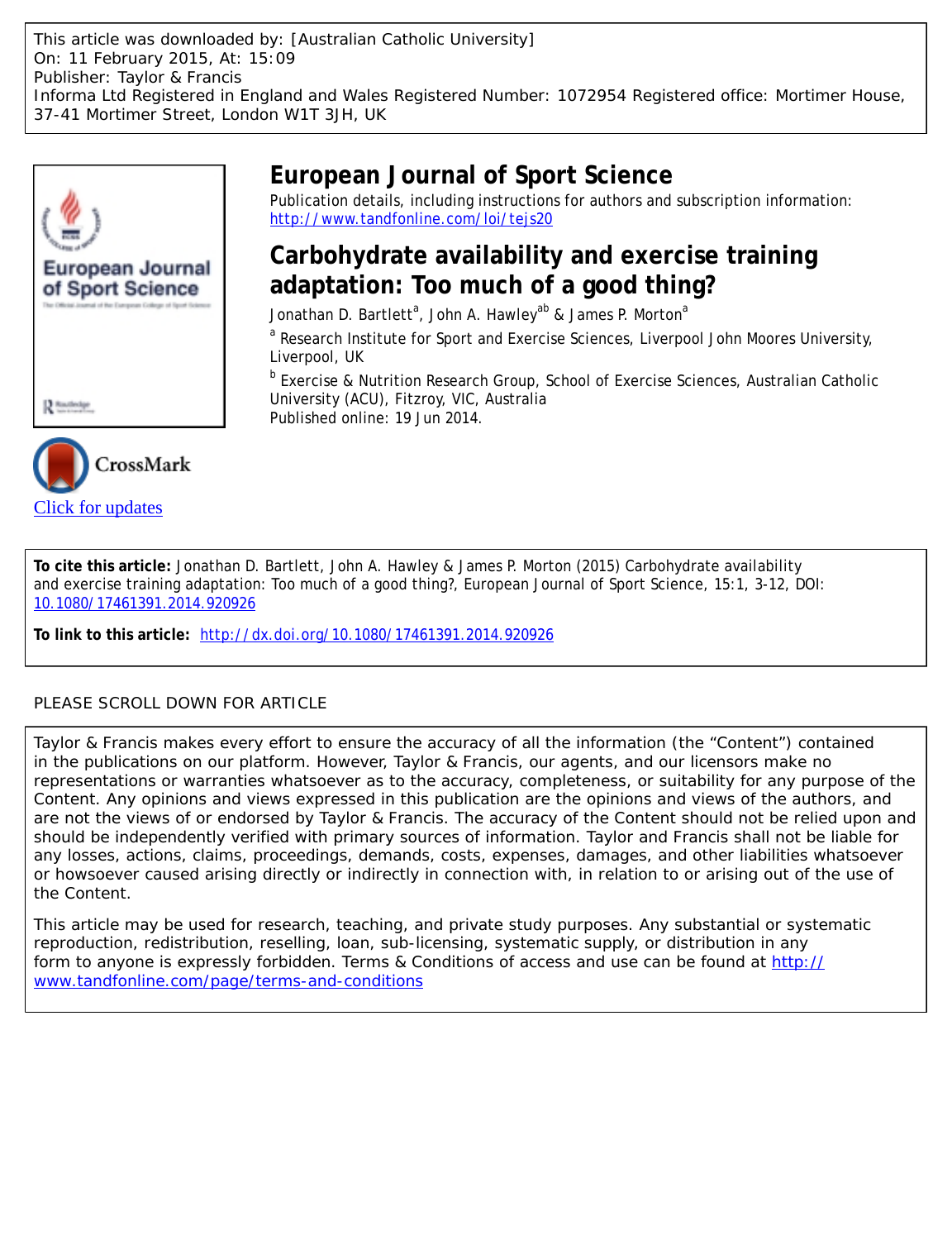## REVIEW ARTICLE

# Carbohydrate availability and exercise training adaptation: Too much of a good thing?

# JONATHAN D. BARTLETT<sup>1</sup>, JOHN A. HAWLEY $^{1,2}$ , & JAMES P. MORTON $^1$

<sup>1</sup> Research Institute for Sport and Exercise Sciences, Liverpool John Moores University, Liverpool, UK, <sup>2</sup> Exercise & Nutrition Research Group, School of Exercise Sciences, Australian Catholic University (ACU), Fitzroy, VIC, Australia

#### Abstract

Traditional nutritional approaches to endurance training have typically promoted high carbohydrate (CHO) availability before, during and after training sessions to ensure adequate muscle substrate to meet the demands of high daily training intensities and volumes. However, during the past decade, data from our laboratories and others have demonstrated that deliberately training in conditions of reduced CHO availability can promote training-induced adaptations of human skeletal muscle (i.e. increased maximal mitochondrial enzyme activities and/or mitochondrial content, increased rates of lipid oxidation and, in some instances, improved exercise capacity). Such data have led to the concept of 'training low, but competing high' whereby selected training sessions are completed in conditions of reduced CHO availability (so as to promote training adaptation), but CHO reserves are restored immediately prior to an important competition. The augmented training response observed with training-low strategies is likely regulated by enhanced activation of key cell signalling kinases (e.g. AMPK, p38MAPK), transcription factors (e.g. p53, PPARδ) and transcriptional co-activators (e.g.  $PGC-1\alpha$ ), such that a co-ordinated up-regulation of both the nuclear and mitochondrial genomes occurs. Although the optimal practical strategies to train low are not currently known, consuming additional caffeine, protein, and practising CHO mouth-rinsing before and/or during training may help to rescue the reduced training intensities that typically occur when 'training low', in addition to preventing protein breakdown and maintaining optimal immune function. Finally, athletes should practise 'train-low' workouts in conjunction with sessions undertaken with normal or high CHO availability so that their capacity to oxidise CHO is not blunted on race day.

Keywords: Mitochondrial biogenesis, p53, PPARδ, PGC-1α, AMPK

### Introduction

The effect of high carbohydrate (CHO) availability on prolonged exercise performance is well established (Cermak & van Loon, [2013;](#page-9-0) Hawley, Schabort, Noakes, & Dennis, [1997\)](#page-9-0). Indeed, the practice of CHO loading to super-compensate muscle and liver glycogen stores in the days immediately prior to a major endurance competition is the foundation on which many other dietary interventions are based (i.e. increasing CHO availability during exercise through the ingestion of drinks, bars and gels) and is one of the most consistent nutritional messages that are conveyed to athletes and coaches. In addition to promoting competition performance, it is also recommended that endurance athletes promote high CHO availability

before, during and after training sessions in order to support high daily training volumes and intensities and promote optimal recovery. Although the effects of altering CHO availability on intensive periods of training are reasonably well characterised (Achten et al., [2004](#page-8-0); Cermak & van Loon, [2013;](#page-9-0) Hawley et al., [1997](#page-9-0)), it is difficult to provide definitive guidelines for CHO intake in relation to fuelling specific training sessions. This is because the metabolic demands (in terms of both total energy expenditure and CHO needs) of the real-world training programmes undertaken by elite athletes have not been systematically determined and, as a result, practical recommendations are often made based on feedback to sports nutritionists from coaches and the athletes themselves

Correspondence: J. P. Morton, Research Institute for Sport and Exercise Sciences, Liverpool John Moores University, Tom Reilly Building, Byrom St Campus, Liverpool L3 3AF, UK. E-mail: [J.P.Morton@ljmu.ac.uk](mailto:J.P.Morton@ljmu.ac.uk)

Present address: Jonathan D. Bartlett, Institute for Sport, Exercise and Active Living (ISEAL), School of Sport and Exercise Science Victoria University, Melbourne, VIC, Australia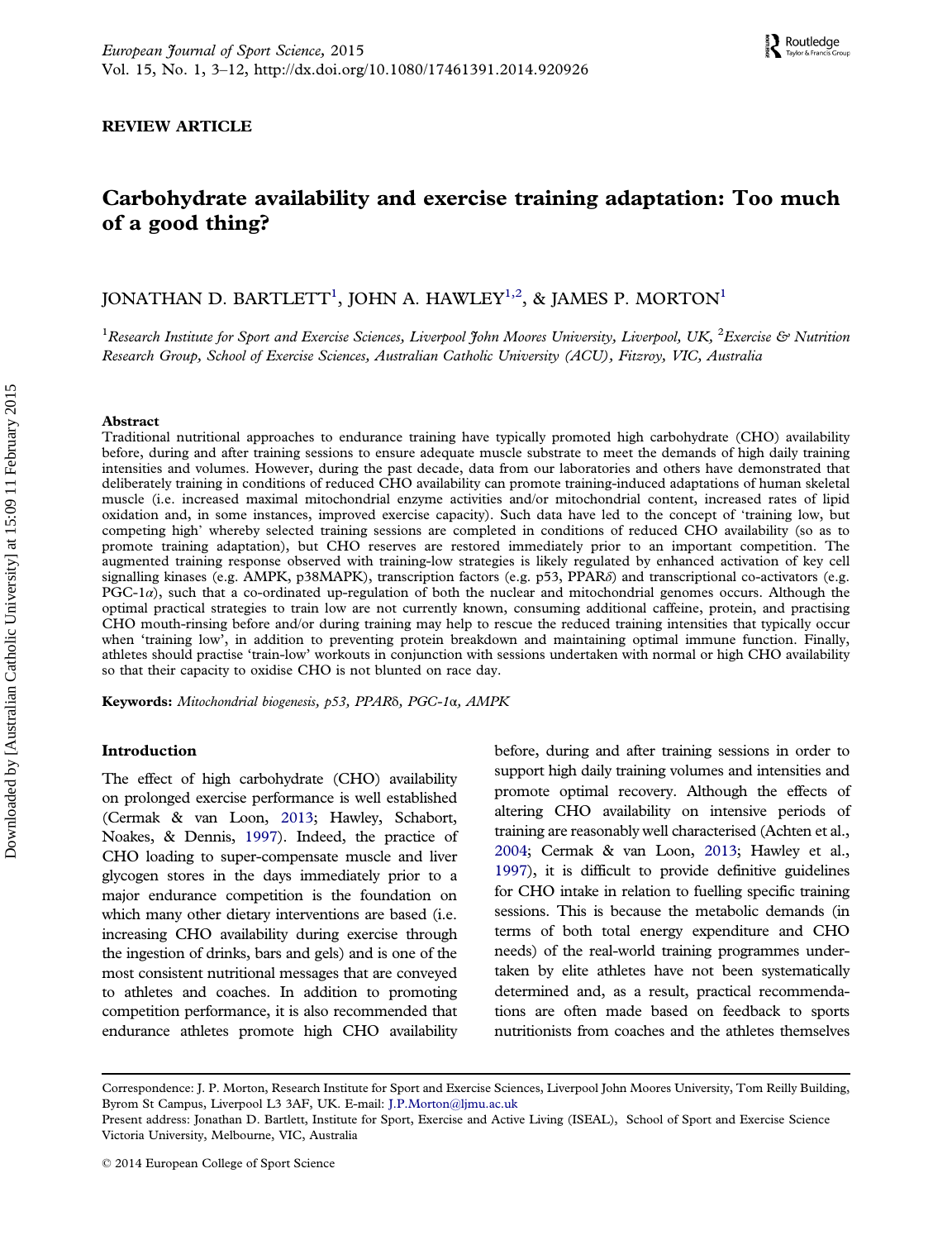(Burke, Hawley, Wong, & Jeukendrup, [2011](#page-9-0)). As such, the most recent guidelines for CHO intake for training and competition (Burke et al., [2011\)](#page-9-0) recognise the need for flexibility and individual differences among athletes and recommend CHO intake be based on a sliding scale that is dependent on training intensity and duration (see Table I).

In contrast to the effects of high CHO availability on augmenting exercise performance and training capacity, a growing body of evidence has consistently demonstrated a potent effect of reduced CHO availability (both endogenous and exogenous sources) on modulating training-induced adaptations in skeletal muscle (Philp, Hargreaves, & Baar, [2012\)](#page-9-0). Indeed, the emergence of molecular biology techniques in the sport and exercise sciences has provided researchers with the tools to evaluate the effects of specific training interventions on training adaptation by elucidating many of the cellular and molecular markers that are considered essential for underpinning exercise performance. In this regard, the results of investigations that have systematically manipulated endogenous and/ or exogenous CHO availability during short-term (3–10 weeks) training interventions have consistently demonstrated that commencing endurance-based exercise sessions with reduced CHO availability enhances the activation of cell signalling pathways (Bartlett et al., [2013;](#page-9-0) Cochran, Little, Tarnopolsky, & Gibala, [2010](#page-9-0); Yeo et al., 2010), up-regulates oxidative enzymes (Morton et al., [2009;](#page-9-0) Yeo et al., [2008](#page-10-0)),

increases whole-body (Yeo et al., [2008\)](#page-10-0) and intramuscular lipid oxidation (Hulston et al., [2010\)](#page-9-0), and in some instances, improves exercise capacity (Hansen et al., [2005\)](#page-9-0). These data have underpinned the current 'train-low, compete-high' paradigm in which selected training sessions are deliberately commenced with reduced CHO availability, but competition is commenced with high CHO availability (Burke, [2010](#page-9-0)).

In this paper, we provide a concise review of our current understanding of the role of CHO availability in modulating fatigue during endurance exercise, and how a 'cycling' of CHO availability may promote optimal endurance training adaptation. We conclude by providing some practical recommendations of how the manipulation of CHO availability can be incorporated into an athlete's training programme, as well as outlining some potential directions for future research.

# Muscle glycogen stores, performance and fatigue

The glycogen content of skeletal muscle of untrained individuals consuming a mixed diet is ∼80–90 mmol  $kg^{-1}$  w.w., but for athletes involved in regular endurance training, this figure is somewhat higher at around 125 mmol  $kg^{-1}$  w.w. (Hawley et al., [1997\)](#page-9-0). After 3–5 days of a high-CHO (>8 g of CHO  $kg^{-1}$  BM) diet and a reduction in training volume, muscle glycogen stores can be elevated to values in excess of 200 mmol kg<sup>-1</sup> w.w. As 1 g of glycogen is typically stored with 2–3 g of

Table I. Overview of the current recommendations of CHO intake for athletes for training and competition

|                                    |                                                                                     | Daily fuelling and recovery: these CHO intakes should be optimised to meet the necessary training requirements and energy costs of         |
|------------------------------------|-------------------------------------------------------------------------------------|--------------------------------------------------------------------------------------------------------------------------------------------|
|                                    | individual athletes                                                                 |                                                                                                                                            |
| Activity                           | Intensity/duration                                                                  | Carbohydrate targets                                                                                                                       |
| Low                                | Low-intensity and/or skill-based sports                                             | $3-5$ g kg <sup>-1</sup> day <sup>-1</sup>                                                                                                 |
| Moderate                           | Moderate intensity of durations $\sim$ 1–2<br>$h \, \text{dav}^{-1}$                | 5–7 g $kg^{-1}$ day <sup>-1</sup>                                                                                                          |
| High                               | Moderate- to high-intensity activity of<br>durations $\sim$ 1–3 h day <sup>-1</sup> | $6-10$ g kg <sup>-1</sup> day <sup>-1</sup>                                                                                                |
| Very high                          | Moderate- to high-intensity activity of<br>durations $>4-5$ h day <sup>-1</sup>     | $8-12$ g kg <sup>-1</sup> day <sup>-1</sup>                                                                                                |
| training sessions                  |                                                                                     | Acute fuelling strategies: the CHO intakes are designed to provide high CHO availability for optimal performance during competition or key |
| Activity                           | Duration                                                                            | Carbohydrate targets                                                                                                                       |
| Pre                                |                                                                                     |                                                                                                                                            |
| General fuelling                   | $50$ min                                                                            | $7-12$ g kg <sup>-1</sup> per 24 h                                                                                                         |
| Carbohydrate loading               | >90 min/intermittent exercise                                                       | 10-12 g $\text{kg}^{-1}$ per 24 h for 36-48 h                                                                                              |
| Pre-exercise fuelling              | $>60$ min                                                                           | $1-4$ g kg <sup>-1</sup> 1-4 h prior to commencement of exercise                                                                           |
| During                             |                                                                                     |                                                                                                                                            |
| Brief exercise periods             | $<$ 45 min                                                                          | No CHO needed                                                                                                                              |
| Sustained high intensity           | $45 - 75$ min                                                                       | Small amounts including CHO mouth rinse                                                                                                    |
| Endurance including<br>team sports | $\sim$ 60–150 min                                                                   | 30–60 g $h^{-1}$                                                                                                                           |
| Ultra-endurance<br>exercise        | $>150$ min                                                                          | Up to 90 $\text{g h}^{-1}$ (achieved via intake of multiple transportable<br>CHO, i.e. glucose + fructose                                  |
| Post                               |                                                                                     |                                                                                                                                            |
| Quick refuelling                   | <8 h recovery between two fuel-demanding<br>training sessions                       | 1.0–1.2 g $\text{kg}^{-1}$ h <sup>-1</sup> for first 1–4 h, then normal daily fuel needs<br>thereafter                                     |

Source: Adapted from Burke et al. [\(2011\)](#page-9-0).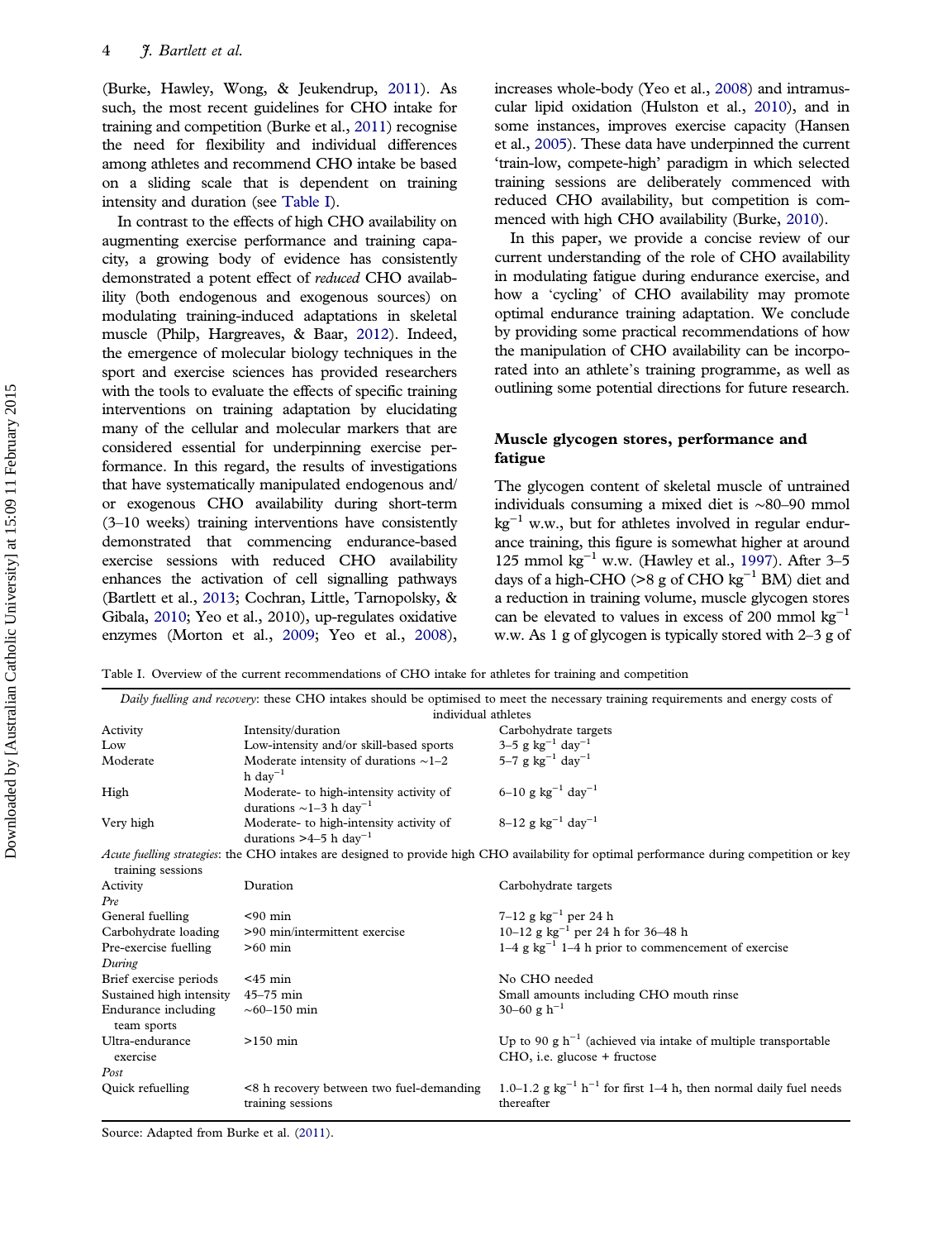water, a consequence of glycogen loading is that an athlete's BM may increase by 1–2% after several days of 'loading'. The normalised muscle glycogen stores of a well-trained athlete are generally sufficient to fuel sporting activities of up to 60–90 min duration. However, in events involving prolonged (∼90 min) steady-state exercise, or intermittent high-intensity exercise lasting >60 min, athletes may experience fatigue and a reduced capacity for work due to depletion of glycogen stores in those muscle fibres specifically recruited during the exercise task. As such, 'carbohydrate loading' to super-compensate glycogen stores prior to competition was found to be an effective way to reduce the effects of muscle gly‐ cogen depletion on fatigue and exercise capacity (Bergström, Hermansen, Hultman, & Saltin, [1967](#page-9-0)). CHO loading was first described as a 7-day programme, which involved a phase to deplete muscle

(8–12 g kg day−<sup>1</sup> ) (Bussau, Fairchild, Rao, Steele, & Fournier, [2002](#page-9-0)), thus providing a practical strategy for many athletes involved in weekly cycles of competition. There is little effect of elevating pre-exercise muscle glycogen contents above normal resting values (i.e. 120 mmol kg−<sup>1</sup> w.w.) on a single exhaustive bout of high-intensity exercise lasting  $\lt$  5 min. Nor is there any benefit of increasing pre-exercise muscle glycogen content on maximal running or cycling events lasting 60–90 min. After such exercise, substantial quantities of glycogen remain in the working muscles (Hawley et al., [1997](#page-9-0)). However, elevated starting muscle glycogen content delays the onset of fatigue by ∼10–20% in endurance events lasting more than 90 min. Indeed, during this type of exercise, exhaustion (defined as a 10% decline in power or speed below a fixed, submaximal work rate) usually coincides with critically low (25 mmol  $kg^{-1}$  w.w.) muscle glycogen content, suggesting that the supply of energy from glycogen cannot be replaced by an increased oxidation of blood glucose (Coyle, Coggan, Hemmert, & Ivy, [1986\)](#page-9-0). Furthermore, glycogen super-compensation may also improve endurance performance in which a set distance is covered as quickly as possible. In such circumstances, high-CHO diets have been reported to improve per-

glycogen stores (low-CHO diet and training) followed by 3 days of refuelling (high-CHO diet and tapered exercise or rest). More recently, it has been shown that these elevated muscle glycogen stores may be achieved in as little as 24–36 h of rest and high CHO intake

Recent studies on CHO loading strategies involve 'real life' angles from the world of sport. The first issue is the athlete's ability to repeat glycogen supercompensation protocols; this is of practical interest to elite competitors such as professional cyclists and team sport athletes who commonly perform multiple sessions of competition each week. As such, welltrained cyclists who undertook two consecutive

formance by 2–3% (Hawley et al., [1997](#page-9-0)).

periods of exercise depletion followed by 48 h of rest and high CHO intake (12 g kg day−<sup>1</sup> ) were able to elevate glycogen stores above resting levels on the first occasion but not the next (McInerney et al., [2005](#page-9-0)). Nevertheless, exercise capacity was increased on days 3 and 5 compared with day 1. More studies are needed to determine why glycogen storage is attenuated with repeated CHO loading and its relationship to exercise capacity and performance. Other workers have suggested that muscle glycogen may play a signalling role from the periphery in helping to determine pacing strategies during exercise (Rauch, St Clair Gibson, Lambert, & Noakes, [2005](#page-10-0)). The results of several studies have provided evidence that prior 'creatine loading' (using dietary creatine supplements to increase muscle creatine and creatine phosphate content) also increases the muscle capacity to store glycogen (van Loon et al., [2004](#page-10-0)). Although creatine supplementation is considered to be of little benefit to endurance athletes and may even be disadvantageous due to the associated gain in body mass, new studies should be conducted to see if these findings offer performance advantages to events where glycogen would otherwise be limiting. Finally, there is some evidence that CHO ingestion can reduce muscle glycogen utilisation during exercise in well-trained individuals with high resting muscle glycogen levels. Increasing exogenous CHO availability before and/or during exercise by feeding solutions of glucose or other sugars may result in a 'sparing' of endogenous muscle glycogen stores, which appears to be confined to the type I 'slow twitch' fibres (Tsintzas & Williams, [1998\)](#page-10-0).

## The effects of CHO availability on training adaptation

Endurance exercise training induces a number of adaptations in skeletal muscle that function to improve subsequent exercise capacity. The most important of these adaptations is the increase in mitochondrial mass (i.e. mitochondrial biogenesis) that ultimately, permits individuals to exercise at higher absolute intensities for a longer duration. The increased mitochondrial content that accompanies exercise training ensures that exercise in the trained state induces less perturbations to metabolic homeostasis for any given absolute exercise intensity, that is smaller decreases in adenosine triphosphate (ATP), phosphocreatine and muscle glycogen utilisation and smaller increases in adenosine diphosphate (ADP), adenosine monophosphate (AMP), inorganic phosphate and muscle lactate.

Although the phenomenon of training-induced increases in skeletal muscle mitochondria was first recognised over 40 years ago (Holloszy, [1967](#page-9-0)), the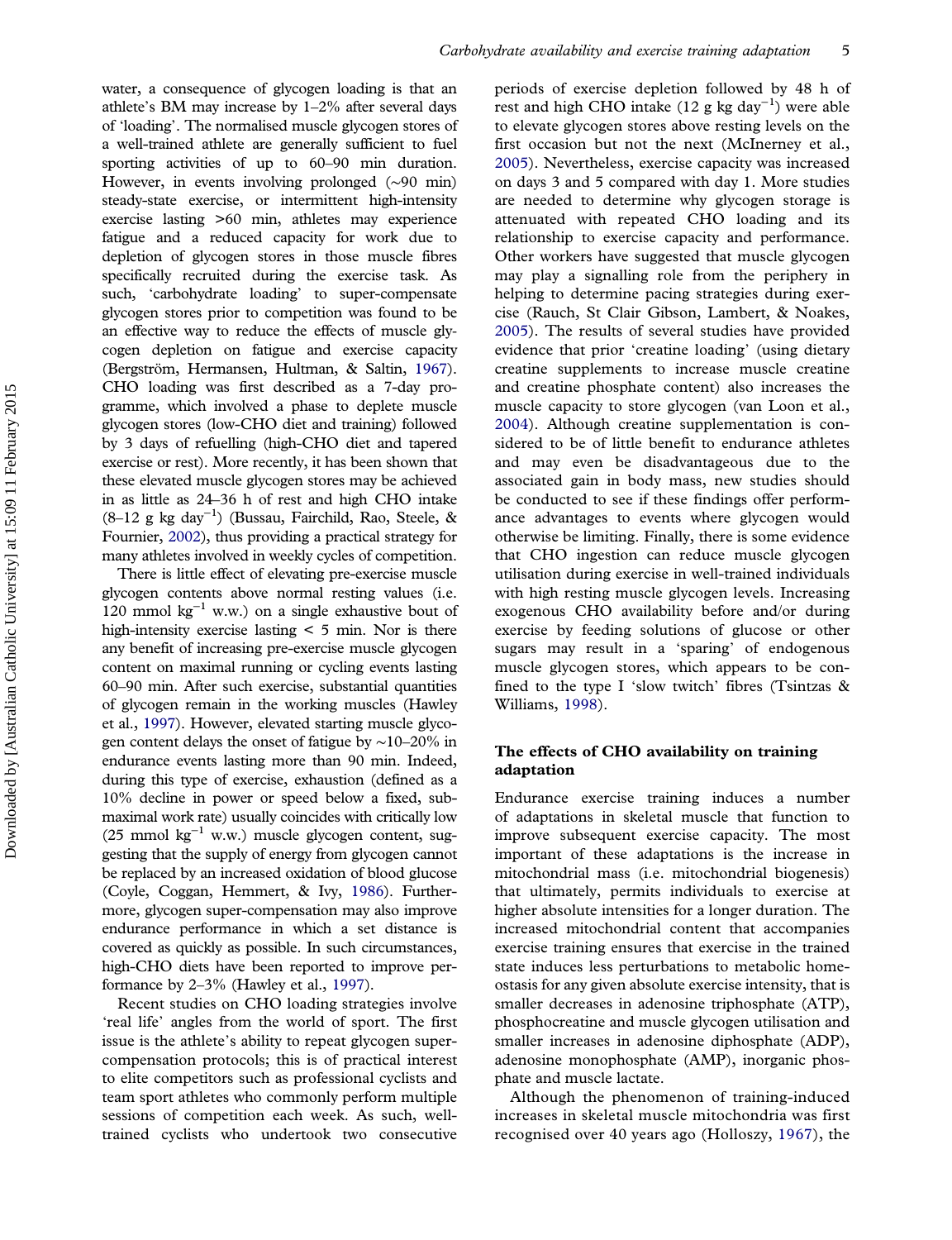

Figure 1. Schematic overview of the potential cell-signalling pathways with roles regulating mitochondrial biogenesis when commencing endurance-based exercise training in conditions of reduced CHO availability. Exercising in conditions of reduced muscle glycogen enhances both AMPK and p38MAPK phosphorylation that subsequently results in activation and translocation of PGC-1 $\alpha$  to the mitochondria and nucleus. Upon entry into the nucleus, PGC-1 $\alpha$  co-activates additional transcription factors (i.e. NRF1/2) to increase the expression of COX subunits and Tfam as well as auto-regulating its own expression. In the mitochondria,  $PGC-1\alpha$  co-activates Tfam to coordinate regulation of mtDNA and induces expression of key mitochondrial proteins of the electron transport chain, for example COX subunits. Similar to  $PGC-1\alpha$ , p53 activity is also increased in response to exercise in conditions of low CHO availability, upon which it translocates to the mitochondria to modulate Tfam activity and mtDNA expression and to the nucleus where it functions to increase expression of proteins involved in mitochondrial fission and fusion (DRP-1 and MFN-2) and electron transport chain proteins. Exercising in conditions of reduced CHO availability increases adipose tissue and intramuscular lipolysis via increased circulating adrenaline concentrations. The resulting elevation in FFA activates the nuclear transcription factor, PPARδ, to increase expression of proteins involved in lipid metabolism, such as CPT-1, PDK4, CD36 and HSL. However, consuming pre-exercise meals rich in CHO and/or CHO during exercise can downregulate lipolysis (thereby negating FFA-mediated signalling) as well as reduce both AMPK and p38MAPK activity, thus having negative implications for downstream regulators.

precise molecular mechanisms underpinning mitochondrial biogenesis are only beginning to be understood. In order to provide a theoretical plat‐ form for the subsequent discussion, we provide an initial overview of our current understanding of the molecular pathways that regulate the promotion of an oxidative phenotype. We then proceed to discuss the effects of both endogenous and exogenous CHO availability in modifying the training response. A schematic overview of the proposed signalling mechanisms underpinning the augmented training adaptation that is observed during periods of reduced CHO availability is also presented in Figure 1.

# Overview of mitochondrial biogenesis

Training-induced increases in mitochondrial biogenesis are thought to be due to the accumulative responses of transient changes in gene expression that occur in the hours during recovery from each training session (Perry et al., [2010\)](#page-9-0). During muscle contraction, a number of contractile-induced stressors (e.g. increased AMP/ATP ratio, reactive oxygen species,  $Ca^{2+}$  flux, lactate, hypoxia and decreased energy availability) collectively alter the posttranslational status of key cell signalling kinases, the most-well studied of which are the calmodulindependent protein kinase II (CaMKII), p38 mitogen-activated protein kinase (p38MAPK) and AMP-activated protein kinase (AMPK). These kinases, acting alone or in combination with each other, subsequently activate downstream transcription factors and co-activators that exert regulatory roles in co-ordinating the expression of both nuclear- and mitochondrial-encoded proteins.

Both p38MAPK and AMPK can directly phosphorylate PGC-1 $\alpha$  on different sites, thereby resulting in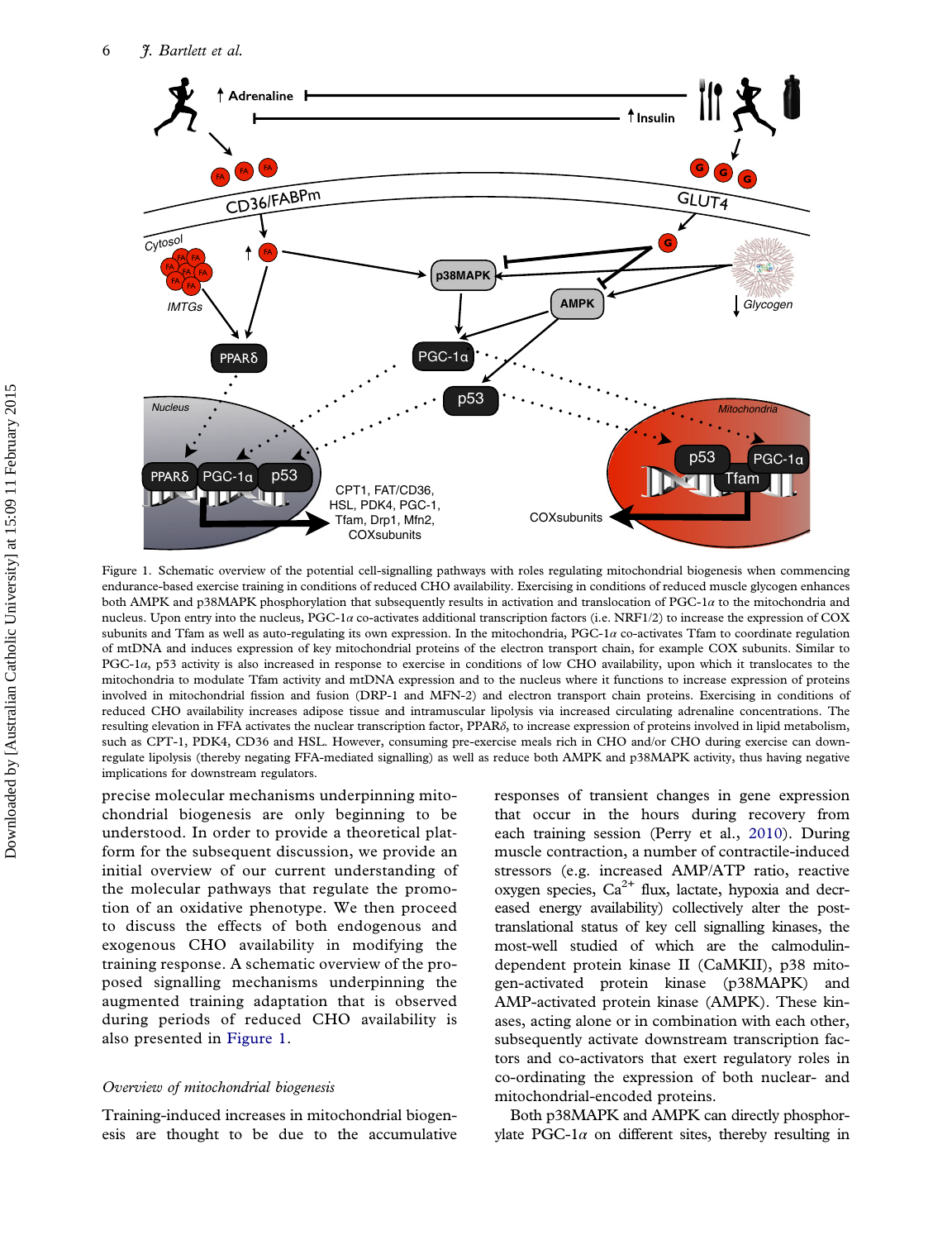increased activity and subsequent translocation to both the nucleus and mitochondria during acute exercise (Safdar et al., [2011](#page-10-0)). In the nucleus, PGC-1 $\alpha$  binds to and activates a host of transcription factors, such as NRF1, NRF2, peroxisome proliferator-activated receptor (PPAR $\delta$ ), oestrogen-related receptor (EER $\alpha$ ) and myocyte enhancer factor 2 (MEF2), to collectively induce up-regulation of a variety of proteins involved in the transport and oxidation of glucose and fatty acids. In the mitochondria, PGC-1 $\alpha$  modulates the activity of mitochondrial transcription factor A (Tfam), a nuclear-encoded protein that is, itself, regulated by PGC-1 $\alpha$  and subsequently incorporated into the mitochondria, so as to increase transcription of mitochondrial-encoded proteins, notably the cytochrome c-oxidase (COX) sub-units. In this way, PGC-1 $\alpha$  is therefore recognised as a major point of control in regulating both nuclear and mitochondrial DNA (mtDNA) expression.

In addition to AMPK and MAPK, the tumour suppressor protein p53 has recently emerged as a potent regulator of mitochondrial content, function and biogenesis. Indeed, studies employing p53 knock-out (KO) rodents provide supporting evidence for a regulatory role of p53 in modulating mitochondrial content and exercise performance (Saleem, Adhihetty, & Hood, [2009](#page-10-0)). In addition, acute exercise also induces post-translational modifications (Bartlett et al., [2012\)](#page-8-0) and promotes both nuclear (Philp et al., [2011\)](#page-9-0) and mitochondrial translocation (Saleem & Hood, [2013](#page-10-0)), which is consistent with the notion that p53 contributes to the regulatory network controlling contractileinduced mitochondrial biogenesis.

### The role of muscle glycogen availability

The hypothesis that training with reduced CHO availability augments training adaptation originated from a series of studies demonstrating that when an acute bout of exercise was undertaken with reduced muscle glycogen, there was an enhanced expression of a number of genes related to the stress response, substrate utilisation and mitochondrial biogenesis. For example, the exercise-induced increases in mRNA expression of PDK4, UCP3, HKII and LPL (Pilegaard et al., [2002](#page-9-0)) are all augmented in conditions of reduced pre-exercise muscle glycogen. Pilegaard et al. ([2005](#page-9-0)) also demonstrated that attenuating post-exercise muscle glycogen re-synthesis in the short-term recovery phase (24 h) further amplifies the transcription and mRNA expression of PDK4, UCP3, LPL, and CPT1 as well as the proposed master regulator of mitochondrial biogenesis, PGC-1 $\alpha$ . On the basis of this molecular background, Hansen et al., ([2005](#page-9-0)) subsequently demonstrated that undertaking repeated exercise

sessions (i.e. exercise training) in the face of low muscle glycogen availability augmented skeletal muscle oxidative capacity compared to when the same training was commenced with normal (or elevated) glycogen content. Using a two-legged knee extensor model, these researchers subjected untrained males to a 10-week training (5 days per week) protocol during which one limb was trained twice every second day (interspersed by a recovery period of 2 h during which no CHO was consumed) whereas the contralateral limb was trained once daily. Each training session consisted of a set workload of 1 h at 75% peak power output. In this way, both limbs performed an identical amount of work done during training, yet the twice per day protocol resulted in 50% of the training sessions being completed with reduced pre-exercise muscle glycogen stores. Training-induced increases in resting muscle glycogen content and citrate synthase (CS) activity and exercise capacity were superior in the limb that trained twice every second day with low muscle glycogen availability.

Using a matched group design, Yeo et al., ([2008](#page-10-0)) subsequently studied two groups of highly trained male cyclists undertaking a similar twice per day (i.e. low glycogen availability) versus once per day (i.e. high glycogen availability) training model that consisted of a 3-week training block and 6 training sessions per week. In this investigation, the high group trained once per day alternating 100-min of steady-state cycling at 70%  $V\rm{O_{2peak}}$  (SS) followed 24 h later with high-intensity interval cycling (HIT; 8 × 5 min bouts at maximal effort with 1-min recovery in between bouts). In contrast, the low group trained twice per day every second day, performing SS in the morning followed by the HIT protocol after a 1–2 h recovery period. Despite the absolute training intensity being reduced by ∼8% in the low group for the first six HIT sessions, training-induced increases in resting muscle glycogen stores, CS and  $β$ -hydroxyacyl-CoA dehydrogenase ( $β$ -HAD) activity, cytochrome c oxidase (COX) subunit IV and whole-body rates of lipid oxidation (during 60 min of SS cycling at 70%  $VO_{2\text{peak}}$ ) were all increased in low compared to high. However, although train-low augmented these markers of training adaptation, exercise performance (1-h time trial) was not improved accordingly. In an identical experimental design but which employed stable isotope tracers, Hulston et al., [\(2010\)](#page-9-0) demonstrated that traininglow specifically increases intramuscular triglyceride oxidation during habitual exercise, likely due in part to superior increases in protein content of both  $\beta$ -HAD and the lipid transporter, FAT/CD36. Nevertheless, these researchers also did not observe superior improvements in exercise performance.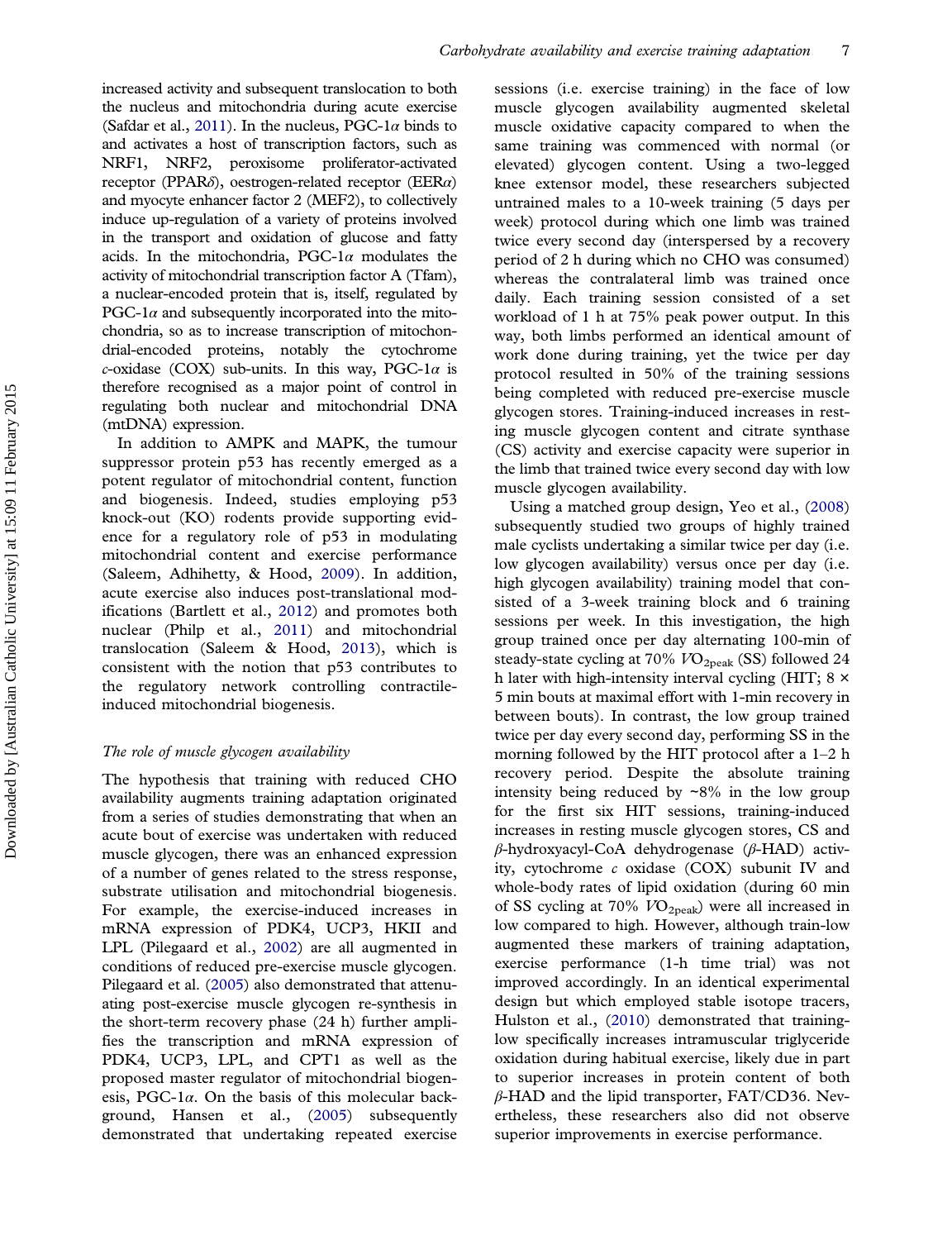Although the precise mechanisms underpinning the apparent enhanced training adaptation associated with low muscle glycogen are not currently known, much of the attention has focused on the AMPK, p38MAPK and PGC-1 $\alpha$  cascades. Indeed, the exercise-induced activity (Wojtaszewski et al., [2003\)](#page-10-0) and nuclear abundance of  $AMPK\alpha2$  (Steinberg et al., [2006](#page-10-0)) are all enhanced with low pre-exercise muscle glycogen levels, likely attributable to the presence of a glycogen-binding domain on the β-subunit (McBride, Ghilagaber, Nikolaev, & Hardie, [2009](#page-9-0)). Similarly, both resting and exercise-induced nuclear abundance of p38MA‐ PK is also increased with reduced muscle glycogen stores (Chan, McGee, Watt, Hargreaves, & Febbraio, [2004](#page-9-0)). Given the increase in both AMPK and p38MAPK signalling, it is unsurprising that the exercise-induced increase in PGC-1 $\alpha$  mRNA expression is augmented when pre-exercise glycogen levels are low (Psilander, Frank, Flockhart, & Sahlin, [2013](#page-10-0)). In addition to PGC-1 $\alpha$ , the tumour suppressor p53 has also emerged as a potential regulator of the enhanced mitochondrial adaptations associated with CHO restriction. Indeed, we recently demonstrated completing an acute exercise bout in accordance with conventional sports nutrition guidelines (i.e. glycogen-loaded, pre-exercise meal and both CHO provision during exercise and in the recovery period) attenuated p53 signalling (Bartlett et al., [2013\)](#page-9-0). In contrast, commencing and recovering from the exercise bout with low CHO availability induced threefold increases in p53 phosphorylation at 3 h post-exercise. The enhanced p53 response with low CHO availability was also associated with enhanced acetyl CoA carboxylase (ACC) phosphorylation on serine 79 immediately post-exercise (but not p38MAPK phosphorylation), thus suggesting that AMPK may be the dominant upstream signalling kinase-regulating contractileinduced p53 phosphorylation.

### The role of exogenous CHO availability

In addition to the role of endogenous CHO in modifying the training stimulus, there are several exercise-nutrient protocols that manipulate exogenous CHO availability (e.g. morning fasted training or withholding CHO intake immediately before and/or during exercise). In this regard, Civitarese, Hesselink, Russell, Ravussin, and Schrauwen ([2005\)](#page-9-0) demonstrated that CHO feeding before, during and after 2-h low-intensity cycling (50% of Wmax) attenuated GLUT-4, PDK4, AMPK, CD36, CPT-1 and UCP3 mRNA abundance. Feeding CHO (1.4–2.0 g kg<sup>-1</sup> BW) prior to 2 h of one-legged knee extensor exercise has also been reported to attenuate  $AMPKa2$  activity (Akerstrom et al., [2006\)](#page-8-0). Accordingly, we also observed that the enhanced oxidative adaptations that are apparent when individuals train twice a

day are actually blunted when exogenous glucose is consumed before and during the second training session, despite reduced muscle glycogen availability (Morton et al., [2009](#page-9-0)). Furthermore, performing regular fasted training sessions (i.e. exercising before breakfast) decreases exercise-induced glycogen breakdown, increases lipid transport proteins and also augmented CS and  $\beta$ -HAD activity compared with the consumption of breakfast before training (Van Proeyen, Szlufcik, Nielens, Ramaekers, & Hespel, [2011](#page-10-0)). Nevertheless, despite enhanced skeletal muscle adaptations there were similar improvements in  $VO_{2\text{max}}$  and cycling time-trial performance when training in the fasted or fed state.

It is noteworthy that the exercise-induced increase in PGC-1 $\alpha$  mRNA is not affected by CHO feeding before and during exercise (Cochran et al., [2010](#page-9-0)) suggesting that there are alternative signalling mechanisms at play. In this regard, the increased availability of both extra- and intra-muscular free fatty acids (FFAs) may act as signalling intermediates. Indeed, the enhanced catecholamine response when training low enhances adipose tissue lipolysis and intra-muscular triglyceride breakdown such that FFA availability is increased. In this way, increased FFA availability during exercise can modulate p38MAPK activity (Cochran et al., [2010](#page-9-0); Zbinden-Foncea, van Loon, Raymackers, Francaux, & Deldicque, [2013\)](#page-10-0) and the binding of the transcription factor PPAR $\delta$  to target genes such as CPT1 is also increased during conditions of low glucose (Philp et al., [2013\)](#page-9-0). As such, these data suggest that  $PPAR\delta$ signalling is important for the enhanced capacity to oxidise lipids following a period of train low.

#### Practical applications

'Train low' has now become a catchphrase in athletic circles as well as in the scientific literature though its practical application is not without limitations. Indeed, consistently performing repeated training sessions in the face of reduced CHO availability may lead to an inability to maintain the desired training intensity (Hulston et al., [2010;](#page-9-0) Yeo et al., [2008](#page-10-0)) and hence could potentially lead to a lower overall training impulse (i.e. volume  $\times$  intensity). Furthermore, performing both long duration and/or high-intensity training sessions in a CHO restricted state may also increase the susceptibility to illness and infection given the role of CHO in offsetting exercise-induced immunosuppression (Gleeson, Nieman, & Pedersen, [2004\)](#page-9-0). Exercising with low CHO availability (especially conditions of reduced muscle glycogen) also increases muscle protein breakdown (Howarth et al., [2010\)](#page-9-0) and if performed chronically in the presence of reduced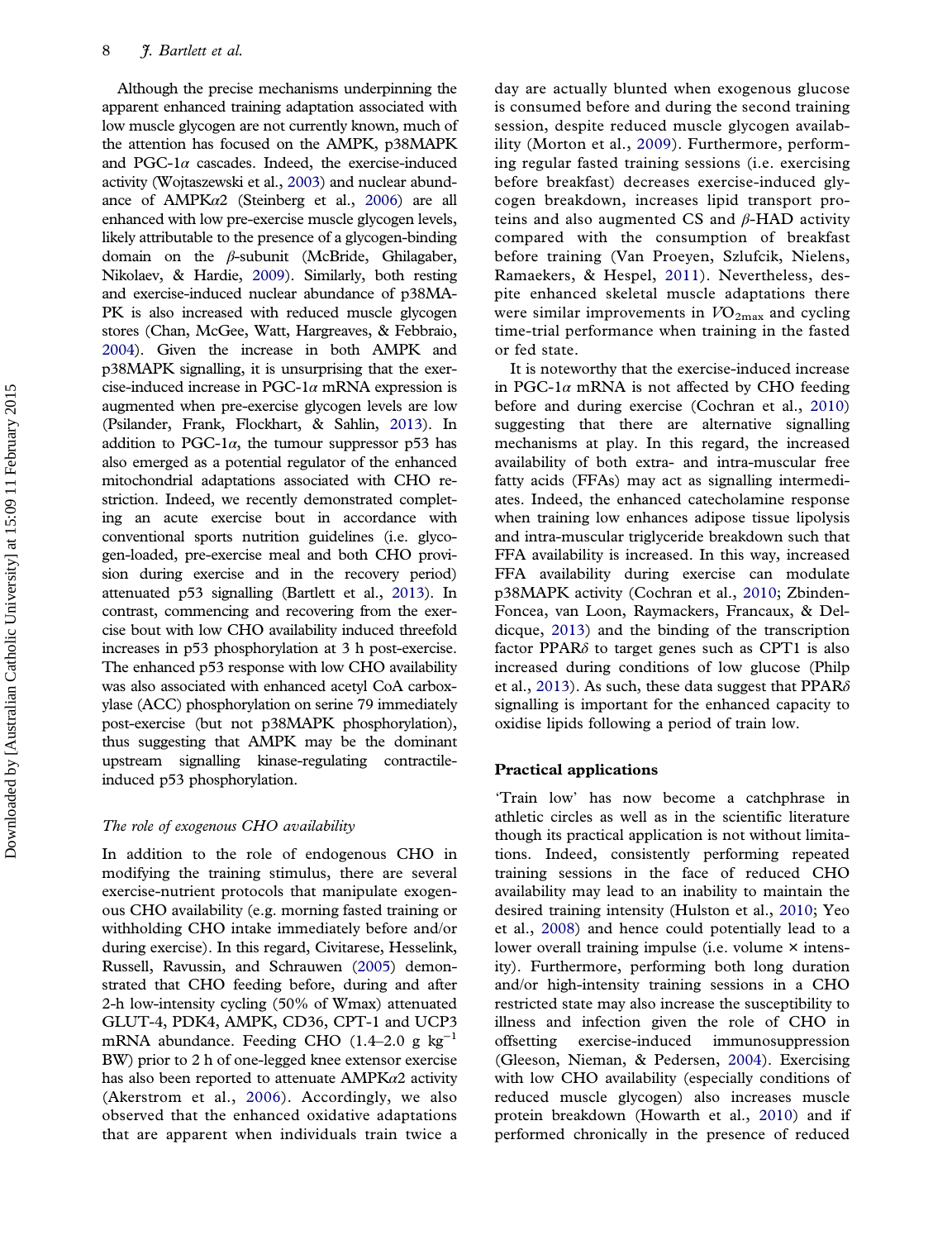CHO intake (e.g. a low CHO diet) could lead to a loss of skeletal muscle mass. Finally, exercising without regular exogenous CHO provision impairs the ability to subsequently oxidise exogenous CHO (Cox et al., [2010\)](#page-9-0), an adaptation that may therefore negate competition performance. The above limitations may also become exacerbated when coaches and athletes incorrectly interpret the train-low terminology as 'training zero', that is training chronically on a zero or an extremely low CHO diet. Rather, we wish to stress that training low (or training smart which may be a more representative term) is simply intended to be a well-structured example of nutritional periodisation where CHO is deliberately withheld before, during and/or after carefully selected training sessions in an attempt to enhance training adaptation. With these caveats in mind, we propose the below practical recommendations to

help strategically implement train low into an athlete's training programme:

1. Practical approaches to training-low include training in the fasted state (i.e. 6–10 h after the last meal); training twice per day (where the second session is thus performed with reduced glycogen stores); and/or restricting CHO intake in the recovery period post-exercise (see Table II). Although it is presently not known which of these approaches provides the most potent training stimulus, it is recommended that where training intensity and duration lend themselves to the training-low approach (i.e. training loads are not overly compromised), then athletes would benefit from incorporating elements of train-low into their training pro‐ gramme.

Table II. Overview of the practical strategies to 'train low' in order to increase oxidative adaptations to endurance type training

| Exercise-diet strategy                                                                                                                  | Outcome                                                                                                                                                                                                                                                                                                                                                                                                                                                             | Supporting references                                                                      |
|-----------------------------------------------------------------------------------------------------------------------------------------|---------------------------------------------------------------------------------------------------------------------------------------------------------------------------------------------------------------------------------------------------------------------------------------------------------------------------------------------------------------------------------------------------------------------------------------------------------------------|--------------------------------------------------------------------------------------------|
| Chronically low CHO diet both from endogenous<br>and exogenous CHO sources                                                              | Chronically low CHO diet resulting in mismatch<br>between energy intake and energy requirements<br>May impair absolute training intensities<br>May reduce immune function or accentuate<br>immunosuppression that occurs post-exercise                                                                                                                                                                                                                              | Gleeson et al. (2004)                                                                      |
| Twice per day training (specifically withholding<br>CHO intake in between two endurance training<br>sessions performed in the same day) | Reduction of endogenous and exogenous CHO<br>availability for the muscle during the second session                                                                                                                                                                                                                                                                                                                                                                  | Hansen et al. (2005), Hulston<br>et al. (2010), Morton et al.<br>(2009), Yeo et al. (2008) |
|                                                                                                                                         | May impair absolute training intensities<br>May reduce immune function or accentuate<br>immunosuppression that occurs post-exercise                                                                                                                                                                                                                                                                                                                                 |                                                                                            |
| Training after an overnight fast                                                                                                        | Reduction in exogenous CHO availability for the<br>muscle for the specific session                                                                                                                                                                                                                                                                                                                                                                                  | Van Proeyen et al. (2011)                                                                  |
|                                                                                                                                         | Potential reduction in endogenous CHO availability<br>if sub-optimal recovery has occurred following the<br>previous days' training<br>May reduce immune function or accentuate<br>immunosuppression that occurs post-exercise                                                                                                                                                                                                                                      |                                                                                            |
| Withholding CHO within the first few hours of<br>recovery                                                                               | Adequate CHO availability for the muscle for the<br>specific session but amplifies the cell-signalling<br>response in the targeted post-exercise recovery<br>phase. Could achieve both a 'training harder' and<br>'training smarter' effect<br>Could interfere with refuelling for subsequent<br>training sessions if CHO intake is reduced as<br>opposed to delayed<br>May reduce immune function or accentuate                                                    | Pilegaard et al. (2005)                                                                    |
| 'Sleep low/train low'                                                                                                                   | immunosuppression that occurs post-exercise<br>Evening training session to deplete endogenous<br>CHO stores followed by overnight fast and<br>subsequent training session the next morning.<br>Represents a combination of all of the above<br>strategies to provide a prolonged period of CHO<br>restriction before (i.e. overnight), during and after<br>morning training<br>May impair absolute training intensities<br>May reduce immune function or accentuate | Bartlett et al. (2013)                                                                     |
|                                                                                                                                         | immunosuppression that occurs post-exercise                                                                                                                                                                                                                                                                                                                                                                                                                         |                                                                                            |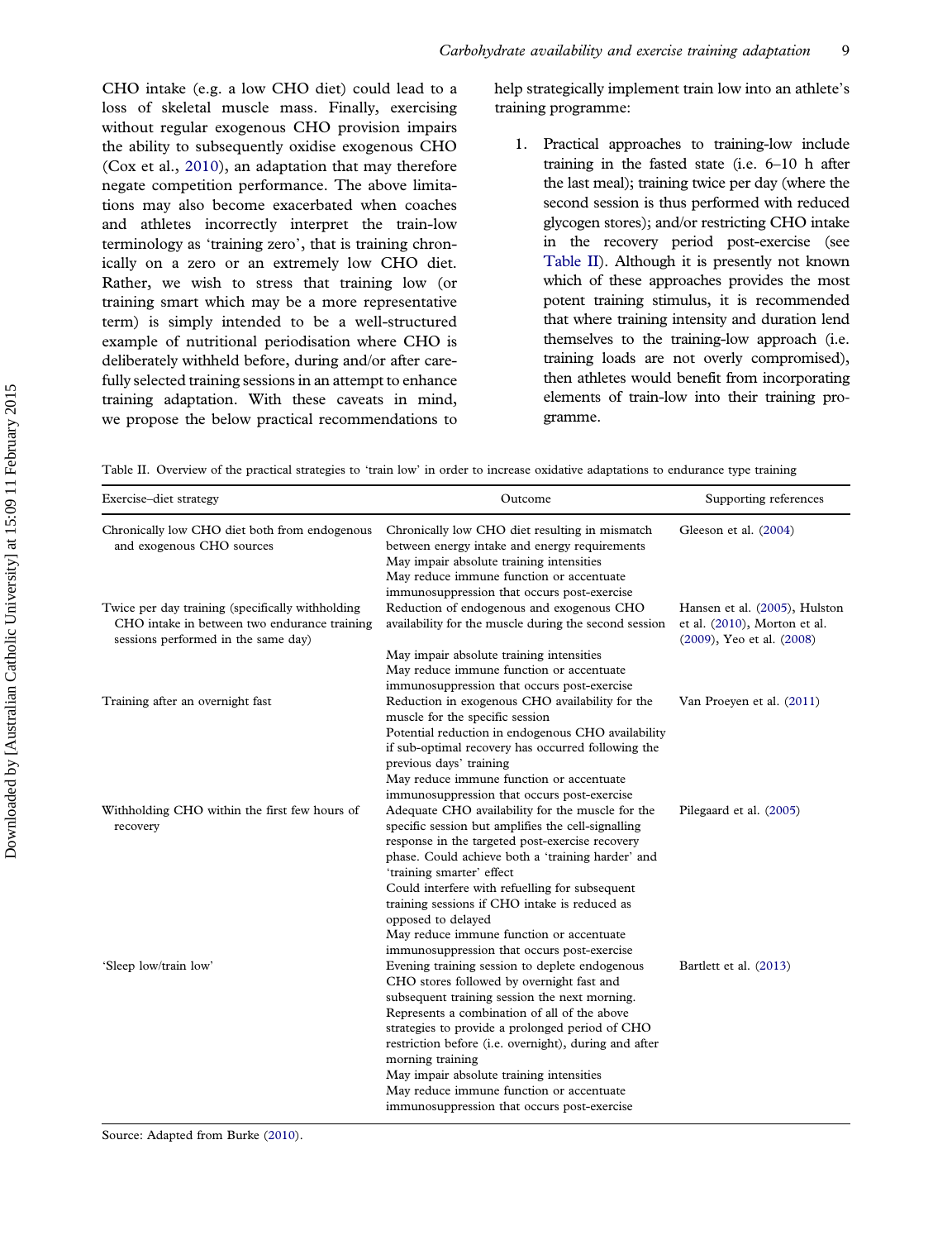- <span id="page-8-0"></span>2. In order to minimise any exercise-induced immunosuppression, training-low should be undertaken during sessions that are not dedicated to uncustomary training loads (i.e. supramaximal efforts, prolonged, intense workouts).
- 3. In an attempt to maintain training intensity during train-low sessions, athletes would benefit from pre-training caffeine ingestion (Lane, Areta et al., [2013](#page-9-0)) and/or CHO mouth rinse during exercise (Lane, Bird, Burke, & Hawley, [2013](#page-9-0)) as both approaches can partially offset the reduced training intensity that accompanies training with low endogenous and/or exogenous CHO availability.
- 4. Protein ingestion (e.g. 20–25 g) should be ingested before, during and/or immediately after exercise in order to attenuate muscle protein breakdown, and to promote protein synthesis. Increased protein availability before/ during/after exercise does not attenuate the activation of the key signalling cascades associated with train-low (e.g. AMPK-PGC-1), suggesting that amino acid provision will not down-regulate the beneficial adaptations induced by training low (Taylor et al., [2013](#page-10-0)).
- 5. The practice of training low should also be undertaken alongside deliberate sessions of training high where the intended competitionfuelling schedule (glycogen loaded, pre-exercise meal and exogenous CHO provision during exercise) is simulated (Stellingwerff, [2012](#page-10-0)). These sessions are likely to be best undertaken when the intensity and duration of training simulate the physiological demands of competition.

### Conclusions and future research directions

The concept of deliberately training in CHOrestricted states is now one of the most widely debated topics amongst athletes, coaches and sports scientists. However, although our understanding of this area has advanced considerably in recent years, many important questions remain unanswered that ultimately limit our ability to strategically implement the train-low paradigm. Most notable is the absence of definitive studies demonstrating the optimal approach to structure and periodise elements of train low into an athlete's overall training macro-cycle. For example, should train low be best practised as a training block dedicated solely to this purpose or alternatively should it be implemented simultaneously alongside periods of training high within each micro- and meso-cycle of training? Furthermore, is train low best left to steady-state type training sessions that are performed several hours after a high-intensity interval type session so that

high glycogen has therefore been previously available to support high-training intensities? Alternatively, is it the actual completion of a high-intensity stimulus in the presence of reduced CHO availability that is required to really augment the signalling and adaptive response? Should train low sessions be focused on the requirement to achieve a set or fixed training load or should athletes aim to complete as much work as physically possible during CHO-restricted sessions? Moreover, can elite athletes benefit from train low just as much as sub-elite or recreationally active individuals? As alluded to earlier, it is also still not known whether the optimal approach to train low is to perform fasted exercise, glycogen-depleted exercise, post-exercise CHO restriction or indeed, a combination of all three? Perhaps there is a glycogen threshold that needs to be exceeded in order to activate the proposed regulatory signalling cascades? Most important of all, does train low really enhance real-world measures of exercise performance? These questions and many more are likely to keep researchers highly active in the coming years and will hopefully advance our understanding of CHO metabolism in sport and exercise. What has already become apparent, however, is that we can no longer think of CHO as a simple fuel source of which, depletion causes of fatigue. Rather, we must now add the term of 'training regulator' to its known functions.

# Acknowledgements

Work cited in this review from the lab of J.P.M. was supported by funding from GlaxoSmithKline (GSK) and Science in Sport (SiS, plc). Work cited in this review from the lab of J.A.H. was undertaken in collaboration with the Australian Institute of Sport (Discipline of Sports Nutrition).

### References

- Achten, J., Halson, S. L., Moseley, L., Rayson, M. P., Casey, A., & Jeukendrup, A. E. (2004). Higher dietary carbohydrate content during intensified running training results in better maintenance of performance and mood state. Journal of Applied Physiology (Bethesda, Md.: 1985), 96, 1331–1340. doi[:10.1152/japplphysiol.](http://dx.doi.org/10.1152/japplphysiol.00973.2003) [00973.2003](http://dx.doi.org/10.1152/japplphysiol.00973.2003)
- Akerstrom, T. C. A., Birk, J. B., Klein, D. K., Erikstrup, C., Plomgaard, P., Pedersen, B. K., & Wojtaszewski, J. F. P. (2006). Oral glucose ingestion attenuates exercise-induced activation of 5′-AMP-activated protein kinase in human skeletal muscle. Biochemical and Biophysical Research Communications, 342, 949–955. doi[:10.1016/j.bbrc.2006.02.057](http://dx.doi.org/10.1016/j.bbrc.2006.02.057)
- Bartlett, J. D., Hwa Joo, C., Jeong, T.-S., Louhelainen, J., Cochran, A. J., Gibala, M. J., … Morton, J. P. (2012). Matched work high-intensity interval and continuous running induce similar increases in PGC-1 $\alpha$  mRNA, AMPK, p38, and p53 phosphorylation in human skeletal muscle. Journal of Applied Physiology, 112(7), 1135–1143. doi:[10.1152/](http://dx.doi.org/10.1152/japplphysiol.01040.2011) [japplphysiol.01040.2011](http://dx.doi.org/10.1152/japplphysiol.01040.2011)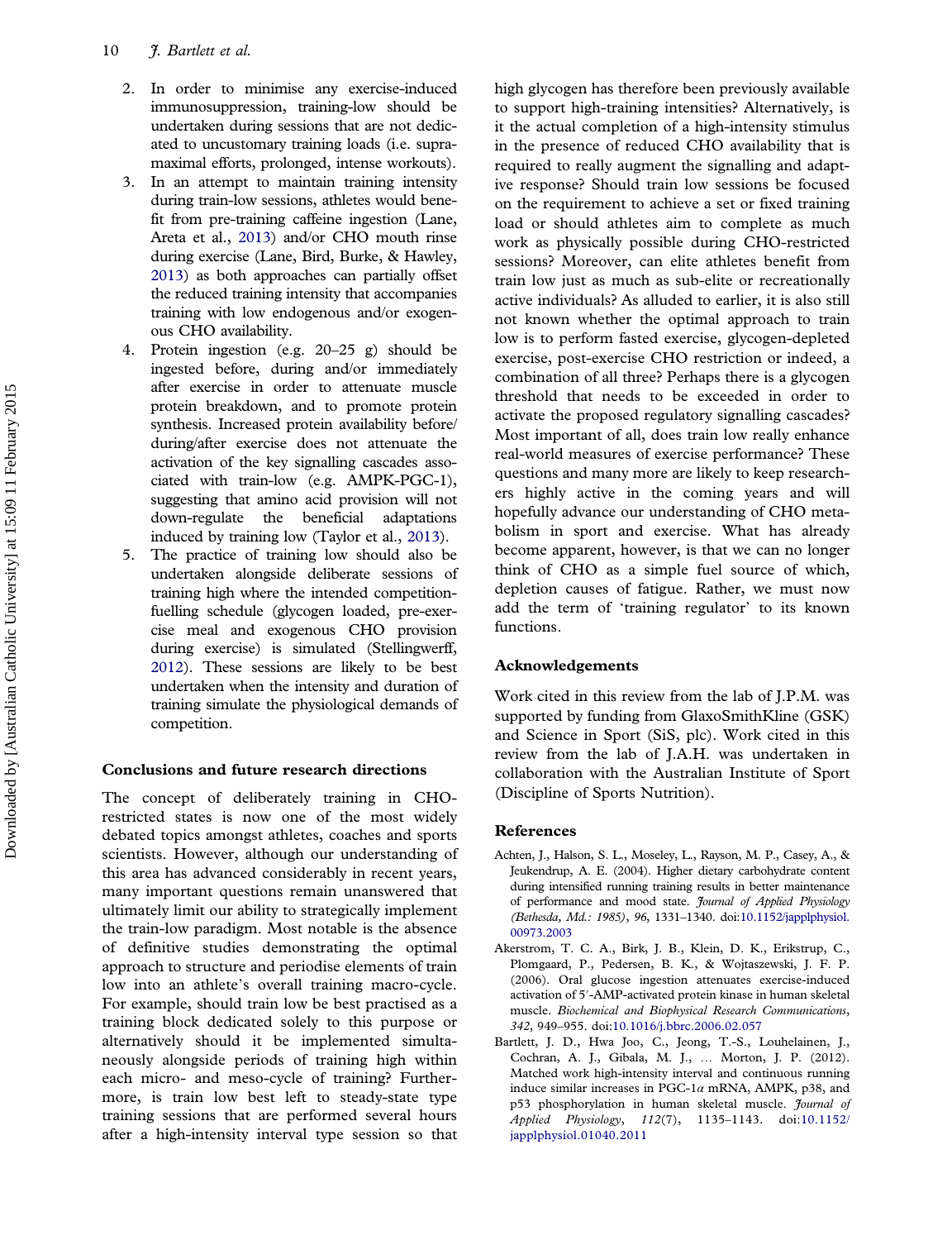- <span id="page-9-0"></span>Bartlett, J. D., Louhelainen, J., Iqbal, Z., Cochran, A. J., Gibala, M. J., Gregson, W., … Morton, J. P. (2013). Reduced carbohydrate availability enhances exercise-induced p53 signaling in human skeletal muscle: Implications for mitochondrial biogenesis. AJP: Regulatory, Integrative and Comparative Physiology, 304(6), R450–R458. doi:[10.1152/ajpregu.00498.2012](http://dx.doi.org/10.1152/ajpregu.00498.2012)
- Bergström, J., Hermansen, L., Hultman, E., & Saltin, B. (1967). Diet, muscle glycogen and physical performance. Acta Physiologica Scandinavica, 71(2–3), 140–150. doi[:10.1111/j.1748-](http://dx.doi.org/10.1111/j.1748-1716.1967.tb03720.x) [1716.1967.tb03720.x](http://dx.doi.org/10.1111/j.1748-1716.1967.tb03720.x)
- Burke, L. M. (2010). Fueling strategies to optimize performance: Training high or training low? Scandinavian Journal of Medicine & Science in Sports, 20 Suppl. 2, 48–58. doi[:10.1111/j.1600-](http://dx.doi.org/10.1111/j.1600-0838.2010.01185.x) [0838.2010.01185.x](http://dx.doi.org/10.1111/j.1600-0838.2010.01185.x)
- Burke, L., Hawley, J. A., Wong, S. H. S., & Jeukendrup, A. E. (2011). Carbohydrates for training and competition. *Journal of* Sports Sciences, 29 Suppl. 1, S17–S27. doi[:10.1080/02640414.](http://dx.doi.org/10.1080/02640414.2011.585473) [2011.585473](http://dx.doi.org/10.1080/02640414.2011.585473)
- Bussau, V. A., Fairchild, T. J., Rao, A., Steele, P., & Fournier, P. A. (2002). Carbohydrate loading in human muscle: An improved 1 day protocol. European Journal of Applied Physiology, 87, 290–295. doi:[10.1007/s00421-002-0621-5](http://dx.doi.org/10.1007/s00421-002-0621-5)
- Cermak, N. M., & van Loon, L. J. C. (2013). The use of carbohydrates during exercise as an ergogenic aid. Sports Medicine (Auckland, N.Z.), 43, 1139–1155. doi:[10.1007/s40](http://dx.doi.org/10.1007/s40279-013-0079-0) [279-013-0079-0](http://dx.doi.org/10.1007/s40279-013-0079-0)
- Chan, M. H. S., McGee, S. L., Watt, M. J., Hargreaves, M., & Febbraio, M. A. (2004). Altering dietary nutrient intake that reduces glycogen content leads to phosphorylation of nuclear p38 MAP kinase in human skeletal muscle: Association with IL-6 gene transcription during contraction. FASEB Journal: Official Publication of the Federation of American Societies for Experimental Biology, 18, 1785–1787.
- Civitarese, A. E., Hesselink, M. K. C., Russell, A. P., Ravussin, E., & Schrauwen, P. (2005). Glucose ingestion during exercise blunts exercise-induced gene expression of skeletal muscle fat oxidative genes. American Journal of Physiology. Endocrinology and Metabolism, 289, E1023–E1029. doi[:10.1152/ajpendo.001](http://dx.doi.org/10.1152/ajpendo.00193.2005) [93.2005](http://dx.doi.org/10.1152/ajpendo.00193.2005)
- Cochran, A. J. R., Little, J. P., Tarnopolsky, M. A., & Gibala, M. J. (2010). Carbohydrate feeding during recovery alters the skeletal muscle metabolic response to repeated sessions of high-intensity interval exercise in humans. Journal of Applied Physiology, 108, 628–636. doi[:10.1152/japplphysiol.](http://dx.doi.org/10.1152/japplphysiol.00659.2009) [00659.2009](http://dx.doi.org/10.1152/japplphysiol.00659.2009)
- Cox, G. R., Clark, S. A., Cox, A. J., Halson, S. L., Hargreaves, M., Hawley, J. A., … Burke, L. M. (2010). Daily training with high carbohydrate availability increases exogenous carbohydrate oxidation during endurance cycling. Journal of Applied Physiology, 109(1), 126–134. doi[:10.1152/japplphysiol.00950.2009](http://dx.doi.org/10.1152/japplphysiol.00950.2009)
- Coyle, E. F., Coggan, A. R., Hemmert, M. K., & Ivy, J. L. (1986). Muscle glycogen utilization during prolonged strenuous exercise when fed carbohydrate. Journal of Applied Physiology (Bethesda, Md.: 1985), 61, 165–172.
- Gleeson, M., Nieman, D. C., & Pedersen, B. K. (2004). Exercise, nutrition and immune function. Journal of Sports Sciences, 22(1), 115–125. doi:[10.1080/0264041031000140590](http://dx.doi.org/10.1080/0264041031000140590)
- Hansen, A. K., Fischer, C. P., Plomgaard, P., Andersen, J. L., Saltin, B., & Pedersen, B. K. (2005). Skeletal muscle adaptation: Training twice every second day vs. training once daily. Journal of Applied Physiology (Bethesda, Md.: 1985), 98(1), 93– 99. doi[:10.1152/japplphysiol.00163.2004](http://dx.doi.org/10.1152/japplphysiol.00163.2004)
- Hawley, J. A., Schabort, E. J., Noakes, T. D., & Dennis, S. C. (1997). Carbohydrate-loading and exercise performance. An update. Sports Medicine (Auckland, N.Z.), 24(2), 73-81. doi:[10.2165/00007256-199724020-00001](http://dx.doi.org/10.2165/00007256-199724020-00001)
- Holloszy, J. O. (1967). Biochemical adaptations in muscle. Effects of exercise on mitochondrial oxygen uptake and respiratory

enzyme activity in skeletal muscle. The Journal of Biological Chemistry, 242, 2278–2282.

- Howarth, K. R., Phillips, S. M., Macdonald, M. J., Richards, D., Moreau, N. A., & Gibala, M. J. (2010). Effect of glycogen availability on human skeletal muscle protein turnover during exercise and recovery. Journal of Applied Physiology, 109, 431-438. doi[:10.1152/japplphysiol.00108.2009](http://dx.doi.org/10.1152/japplphysiol.00108.2009)
- Hulston, C. J., Venables, M. C., Mann, C. H., Martin, C., Philp, A., Baar, K., & Jeukendrup, A. E. (2010). Training with low muscle glycogen enhances fat metabolism in well-trained cyclists. Medicine & Science in Sports & Exercise, 42, 2046–2055. doi[:10.1249/](http://dx.doi.org/10.1249/MSS.0b013e3181dd5070) [MSS.0b013e3181dd5070](http://dx.doi.org/10.1249/MSS.0b013e3181dd5070)
- Lane, S. C., Areta, J. L., Bird, S. R., Coffey, V., Burke, L., Desbrow, B., … Hawley, J. A. (2013). Caffeine ingestion and cycling power output in a low or normal muscle glycogen state. Medicine & Science in Sports & Exercise, 45(8), 1577-1584. doi[:10.1249/MSS.0b013e31828af183](http://dx.doi.org/10.1249/MSS.0b013e31828af183)
- Lane, S. C., Bird, S. R., Burke, L. M., & Hawley, J. A. (2013). Effect of a carbohydrate mouth rinse on simulated cycling timetrial performance commenced in a fed or fasted state. Applied Physiology, Nutrition, and Metabolism, 38(2), 134–139. doi:[10.](http://dx.doi.org/10.1139/apnm-2012-0300) [1139/apnm-2012-0300](http://dx.doi.org/10.1139/apnm-2012-0300)
- McBride, A., Ghilagaber, S., Nikolaev, A., & Hardie, D. G. (2009). The glycogen-binding domain on the AMPK beta subunit allows the kinase to act as a glycogen sensor. Cell Metabolism, 9(1), 23–34. doi:[10.1016/j.cmet.2008.11.008](http://dx.doi.org/10.1016/j.cmet.2008.11.008)
- McInerney, P., Lessard, S. J., Burke, L. M., Coffey, V. G., Giudice, Lo, S. L., … Hawley, J. A. (2005). Failure to repeatedly supercompensate muscle glycogen stores in highly trained men. Medicine & Science in Sports & Exercise, 37, 404-411. doi[:10.1249/](http://dx.doi.org/10.1249/01.MSS.0000155699.51360.2F) [01.MSS.0000155699.51360.2F](http://dx.doi.org/10.1249/01.MSS.0000155699.51360.2F)
- Morton, J. P., Croft, L., Bartlett, J. D., MacLaren, D. P. M., Reilly, T., Evans, L., … Drust, B. (2009). Reduced carbohydrate availability does not modulate training-induced heat shock protein adaptations but does upregulate oxidative enzyme activity in human skeletal muscle. Journal of Applied Physiology (Bethesda, Md.: 1985), 106, 1513–1521. doi:[10.1152/](http://dx.doi.org/10.1152/japplphysiol.00003.2009) [japplphysiol.00003.2009](http://dx.doi.org/10.1152/japplphysiol.00003.2009)
- Perry, C. G. R., Lally, J., Holloway, G. P., Heigenhauser, G. J. F., Bonen, A., & Spriet, L. L. (2010). Repeated transient mRNA bursts precede increases in transcriptional and mitochondrial proteins during training in human skeletal muscle. The Journal of Physiology, 588, 4795–4810. doi[:10.1113/jphysiol.2010.](http://dx.doi.org/10.1113/jphysiol.2010.199448) [199448](http://dx.doi.org/10.1113/jphysiol.2010.199448)
- Philp, A., Chen, A., Lan, D., Meyer, G. A., Murphy, A. N., Knapp, A. E., … Schenk, S. (2011). Sirtuin 1 (SIRT1) deacetylase activity is not required for mitochondrial biogenesis or peroxisome proliferator-activated receptor-gamma coactivator-1alpha (PGC-1alpha) deacetylation following endurance exercise. Journal of Biological Chemistry, 286, 30561-30570. doi[:10.1074/jbc.M111.261685](http://dx.doi.org/10.1074/jbc.M111.261685)
- Philp, A., Hargreaves, M., & Baar, K. (2012). More than a store: Regulatory roles for glycogen in skeletal muscle adaptation to exercise. AJP: Endocrinology and Metabolism, 302(11), E1343-E1351.
- Philp, A., MacKenzie, M. G., Belew, M. Y., Towler, M. C., Corstorphine, A., Papalamprou, A., … Baar, K. (2013). Glycogen content regulates peroxisome proliferator activated receptor-∂ (PPAR-∂) activity in rat skeletal muscle. PLoS ONE, 8, e77200. doi[:10.1371/journal.pone.0077200](http://dx.doi.org/10.1371/journal.pone.0077200)
- Pilegaard, H., Keller, C., Steensberg, A., Helge, J. W., Pedersen, B. K., Saltin, B., & Neufer, P. D. (2002). Influence of preexercise muscle glycogen content on exercise-induced transcriptional regulation of metabolic genes. The Journal of Physiology, 541, 261–271. doi:[10.1113/jphysiol.2002.016832](http://dx.doi.org/10.1113/jphysiol.2002.016832)
- Pilegaard, H., Osada, T., Andersen, L. T., Helge, J. W., Saltin, B., & Neufer, P. D. (2005). Substrate availability and transcriptional regulation of metabolic genes in human skeletal muscle during